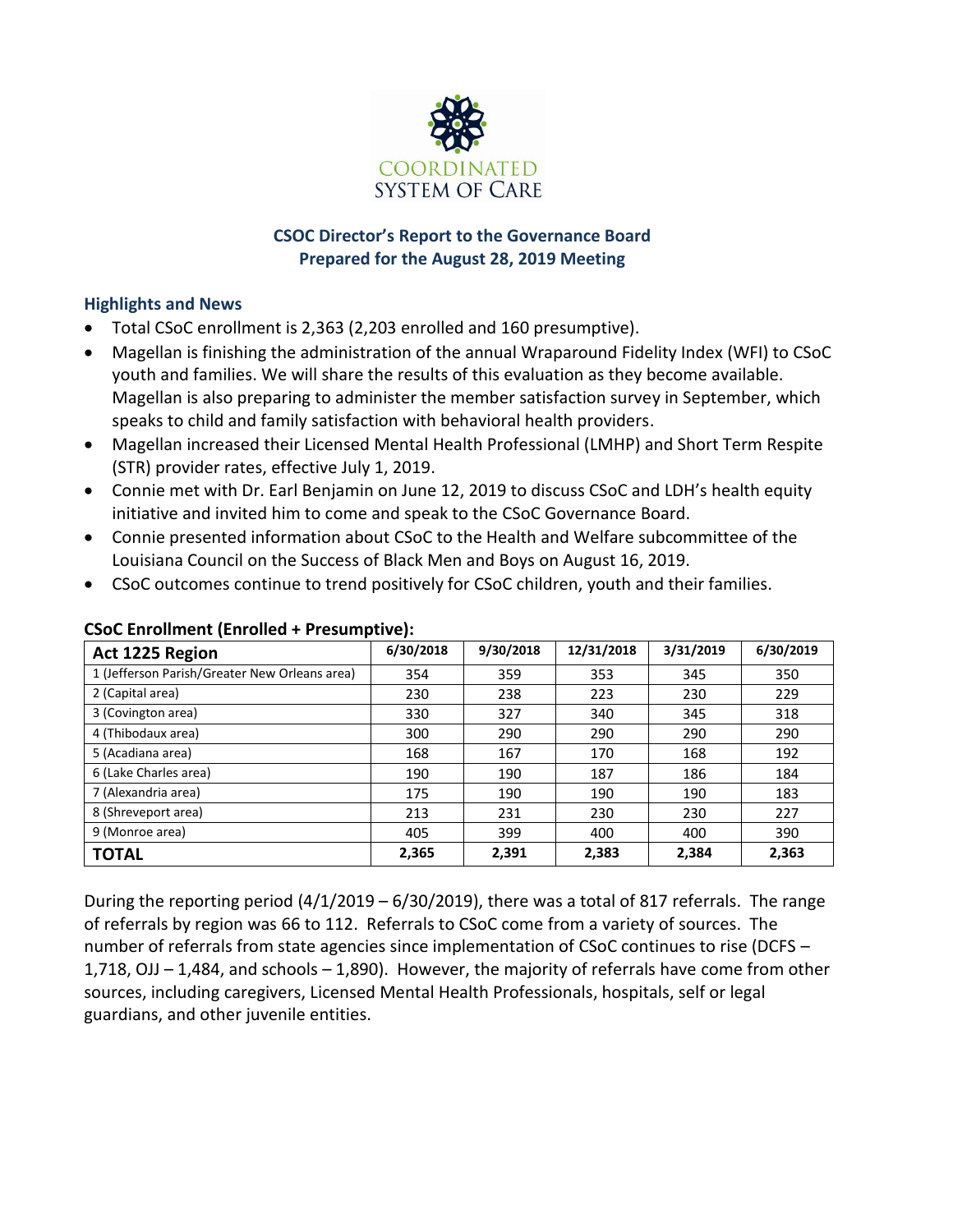# Referrals by Agency/Entity



| <b>Referring Source</b>             | 03/28/2018 | 06/28/2018 | Change      |
|-------------------------------------|------------|------------|-------------|
| Caregiver                           | 3,991      | 4,215      | 224         |
| Licensed Mental Health Professional | 3,233      | 3,407      | 174         |
| Other                               | 2,462      | 2,611      | 149         |
| <b>DCFS</b>                         | 1,634      | 1,718      | 84          |
| DOE/School                          | 1,840      | 1,890      | 50          |
| <b>OJJ</b>                          | 1,438      | 1,484      | 46          |
| <b>Other Juvenile Entities</b>      | 906        | 937        | 31          |
| <b>Hospitals</b>                    | 1,512      | 1,539      | 27          |
| Self or Legal Guardian              | 1,107      | 1,130      | 23          |
| Primary Care Physician (PCP)        | 129        | 138        | 9           |
| <b>OBH</b>                          | 150        | 150        | $\mathbf 0$ |
| Total                               | 18,402     | 19,219     | 817         |

August 2019

**Magellan** 

Per request from Board members, the table below reflects referrals by region over the last four quarters. This table will continue to be included in the CSoC Director's Report.

#### **CSoC Referrals by Quarter**

| Act 1225 Region                               | 9/30/2018 | 12/31/2018 | 3/31/2019 | 6/30/2019 |
|-----------------------------------------------|-----------|------------|-----------|-----------|
| 1 (Jefferson Parish/Greater New Orleans area) | 79        | 80         | 85        | 92        |
| 2 (Capital area)                              | 107       | 73         | 98        | 104       |
| 3 (Covington area)                            | 100       | 102        | 118       | 112       |
| 4 (Thibodaux area)                            | 71        | 64         | 45        | 66        |
| 5 (Acadiana area)                             | 61        | 71         | 89        | 104       |
| 6 (Lake Charles area)                         | 58        | 54         | 55        | 67        |
| 7 (Alexandria area)                           | 66        | 72         | 69        | 82        |
| 8 (Shreveport area)                           | 100       | 59         | 82        | 101       |
| 9 (Monroe area)                               | 89        | 85         | 98        | 89        |
| <b>TOTAL</b>                                  | 731       | 660        | 739       | 817       |

The majority of children/youth enrolled in CSoC are male (1,256 or 60%). African-American is the predominant race of these young people, representing 1,245 (59%). The age groups with the highest enrollment are 11-16 years old (1,235 or 59%).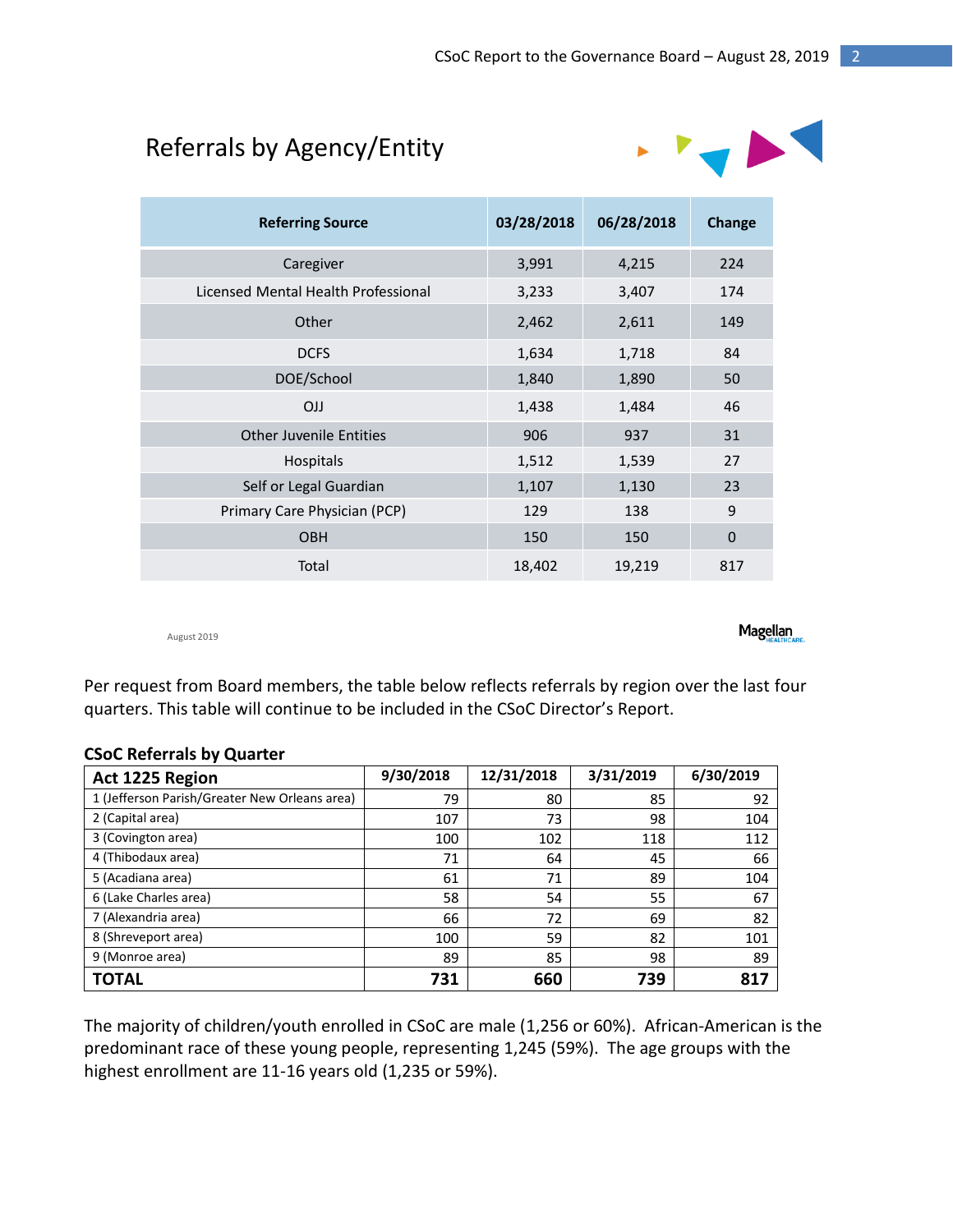# **Wraparound Agency (WAA) Community Outreach and Coordination of Service Providers:**

In this past quarter, the following Wraparound Agencies have participated in several community and resource events in order to build partnerships with the local and regional community agencies and stakeholders. These efforts serve to expand the understanding of system of care values, promote stronger working relationships and explore additional resources and supports for CSoC youth and families. Below are some examples of agencies and stakeholders they have partnered with and the functions that they have attended.

# **Region 1 New Orleans Area: National Child and Family Services:**

- AmeriHealth Caritas
- Archer Institute
- **•** Behavioral Health Council Core Group Meeting
- Children's Bureau
- Daughters of Charity
- Gentilly Wellness Clinic
- Heal NOLA Fest
- In This Together
- LSU HSC Child Psychiatry
- MHSD
- MHSD Recovery Walk Event
- NAMI
- New Orleans Behavioral Health Care **Navigators**
- New Orleans Behavioral Health Council
- New Orleans Behavioral Health Council Core Group
- New Orleans Behavioral Health Council Education Workgroup
- New Orleans Health Department
- New Orleans Public Defenders Office
- New Pathways
- Northlake Hospital
- Office of Youth & Families
- $O<sub>II</sub>$
- Orleans Parish Juvenile Court
- Orleans Parish School Board
- Plaquemines Parish Multi-Agency Meeting
- Port Sulphur YMCA Healthy Kids Day
- Smothers Academy
- **•** Southern Community Network
- Start Corp
- Tulane Health Spot
- Tulane School of Social Work

# **Region 2 Baton Rouge Area: National Child and Family Services:**

- Affiliated Heart to Heart
- Behavioral Services
- Child Advocacy Center
- Children's Hospital
- $\bullet$  DCFS
- East Baton Rouge DA's Office
- Empower 225
- Grandparents Raising Grandchildren
- Harmony Center
- Holy Hands
- iCare Summit

# **Region 5 Lafayette Area: Eckerd Connects:**

- Judge Adam Haney
- OJJ
- Our Lady of the Lake Tau Center
- Peak Behavioral Services
- Pediatric Development Therapy Center
- Pinnacle Community Care
- Ray of Hope Outreach Center
- Reality House
- TAU Center
- Youth Empowerment
- Participated in Back to School Bashes at numerous events. That has been most of the events for the summer.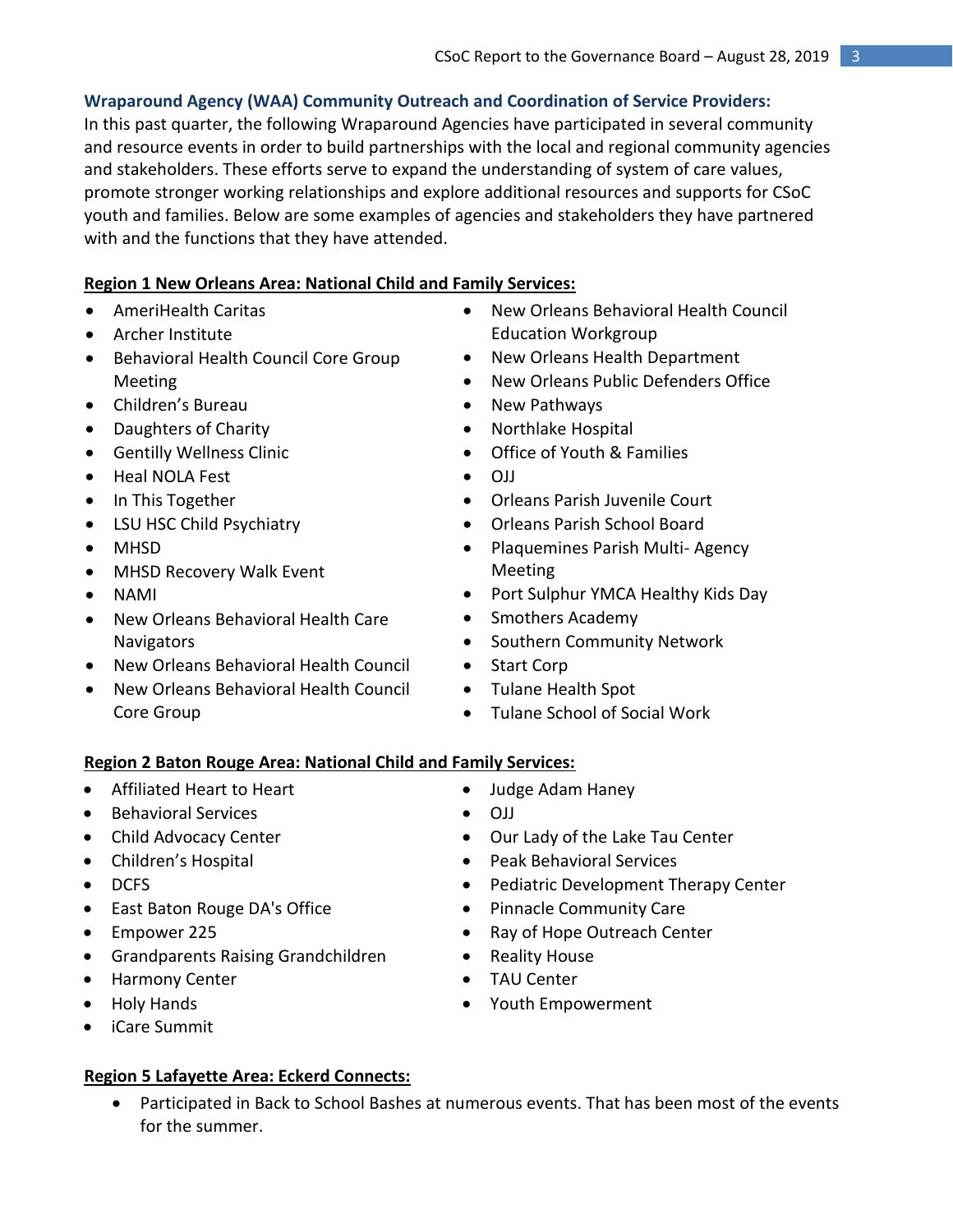- Participated in a Beautification project for Lafayette Parish school to help clean up some of the campuses.
- Will participate in the St. Landry 7th grade initiative they have every year to discuss with 7th graders the pressures of Middle school and have guest speakers.

# **Region 6: Lake Charles Area: Choices:**

 In July, the Clinical Director presented at the statewide DARE officers conference held in Lake Charles, LA. The topic was Early Childhood Trauma and the Effects on the Developing Brain. The Clinical Director shared that "It was wonderful to see the reactions of law enforcement officers working with our school aged children make the connection between experiences of trauma and behaviors they see. Wrap Around works!"

# **Region 7 Alexandria Area: Eckerd Connects:**

- Participated in Back to School Bashes at numerous events. That has been most of the events for the summer.
- Participated in a Fan Drive in one of the rural areas and was given fans for the office to disperse to other parishes.
- Staff attended the My Community Cares meeting hosted by the Juvenile Judge and the Pelican Center regarding this initiative. Eckerd Connects volunteered to host parish meetings and to have facilitators assist with neighborhood meetings as needed. They plan to be active and engaged partners in this initiative.

# **Region 9 Monroe Area: Ascent:**

- Over 90 hours of staff volunteerism at the Northeast Louisiana Food Bank (June 1-August 6)
- Partnered with Well Ahead Louisiana and the LSU Ag Center to install an indoor playground at Shady Grove Elementary (Ouachita Parish School Board).
- Teacher basket giveaways to welcome teachers back to school.
- Partnered with Ouachita Parish School Board to enhance their New Hire Orientation program.
- Participated in the Richardson Medical Center Health Fair (Rayville)
- Hosted a Blood Drive in Downtown Monroe where we had 26 units of blood donated.
- Partnered with Monroe Rotary to host Community Connections at ULM. Brought awareness to community resources. 38 local non-profits had booths at the event (including Magellan) and over 350 people attended.
- Participated in the Healing Minds Too Mental Health Wellness Expo in Winnsboro.
- Participated in the Community Health and Wellness Fair hosted by the Northeast Delta Human Services Authority.
- Became a member of LCAST (Lincoln Committee Against Sex Trafficking)
- Became a member of Northeast Louisiana CAAT (Community Action Advisory Team).
- Joined UACT in Union Parish.
- Partnered with Brokers of Hope to better serve the Union Parish community.
- Standing PBIS community representatives for multiple local schools (Neville High, Wossman High, Lenwil Elementary, Cypress Point Elementary, Rayville Elementary, and Ruston Jr. High). Through this role, we sponsored multiple good behavior parties on each campus as a collaborative effort to reinforce positive student behavior.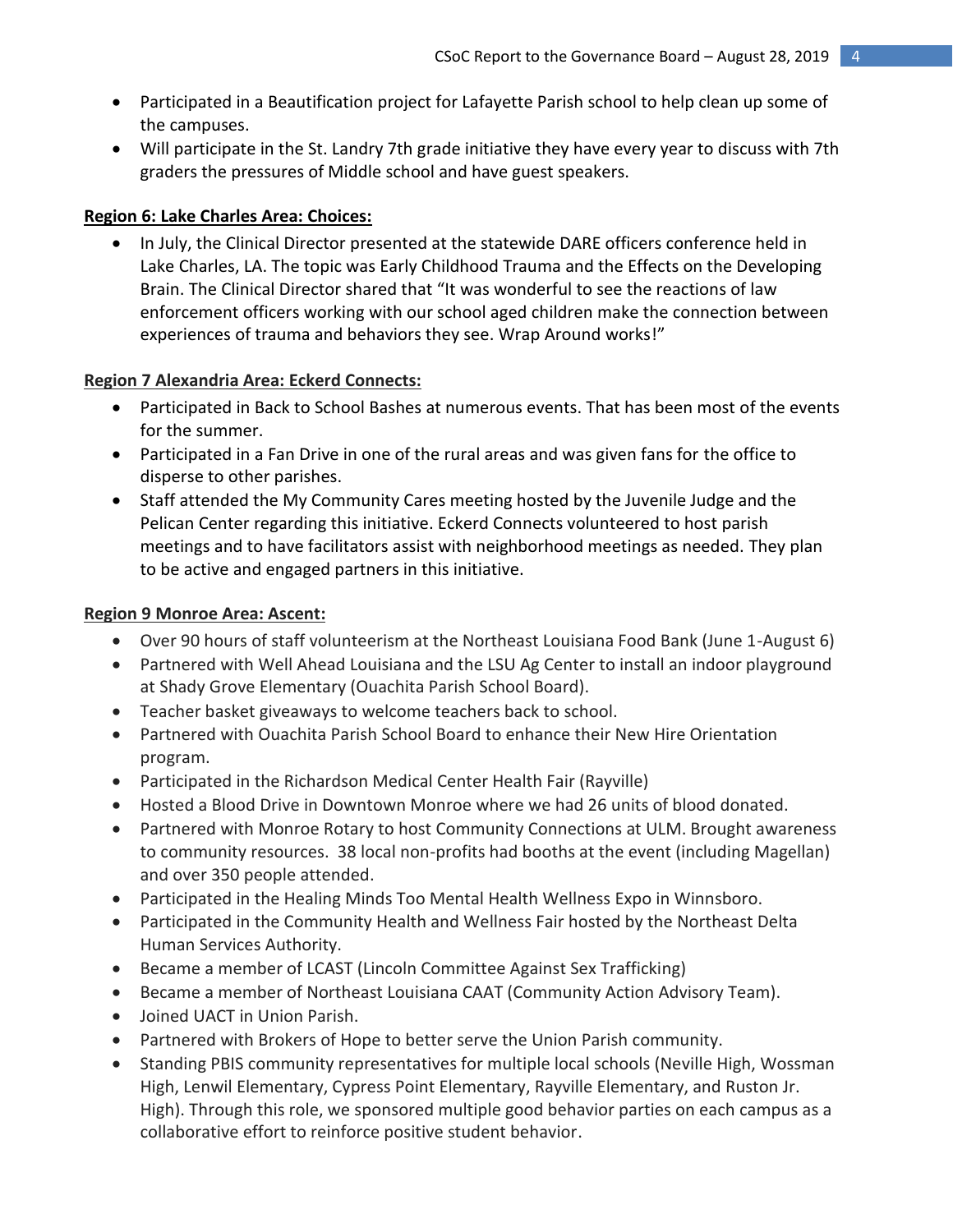# **Family Support Organization Update:**

Behavioral Services of Louisiana (BSLA) continues to grow its staff in order to serve the full complement of CSoC youth and parents requesting parent and youth support services. Currently, the organization has 241 staff in these roles (up from 195 last quarter), located across the state. As of June 2019, 1,431 CSoC participants are receiving services. Of those participants receiving services, 84% receive parent support and 57% receive youth support.

BSLA is currently working on the following initiatives:

- Assisting with the expansion of MyLife. BSLA will be co-hosting an event in Shreveport during the month of September 2019.
- Increasing partnership with Wraparound agencies to assist with including more natural supports on Child and Family Teams, rural area youth referrals, as well as regional partnerships between Facilitators and Support Specialists.
- Regional Advisory Council pilot program(s) to be implemented. The Advisory Councils will focus on increased youth and parent involvement with overall system functions with an emphasis on youth/family-centered outcomes.

#### BSLA regional success story:

A Parent Support Specialist (PSS) has been working with a family of five for approximately eight months. When the PSS began working with the family, they lived in a hotel and the mother was pregnant with her fifth child. The family was in need of not only a permanent home but a positive, stable living environment. The PSS assisted the mom with encouraging affirmations which helped to challenge her limiting beliefs. The PSS also assisted the mom with locating housing and obtaining a voucher for a new home as well as resources to help with furniture and home goods. The PSS and mom worked to design a schedule for the family to follow. This schedule was designed to help mom manage the home and implement structure with the small children. With these tasks accomplished, mom and the PSS are now able to work with the school board to get the youth's needs met in a classroom setting. Lastly, the team has incorporated natural supports that will be able to assist the family post CSoC.

#### **Statewide Coordinating Council**

The State CSoC team will continued to work with FSO Leadership to discuss design and implementation of the Family and Youth Advisory Boards. The FSO is beginning the process with some assessment and exploration of potential structure and content that will make the experience meaningful for families and youth across the regions. Follow-up discussions are being planned in order to solidify a timeline and plan for beginning to build these important groups across the State.

#### **CSoC Finance and Audit Committee:**

This committee meets on an 'as needed' basis and did not meet during this quarter.

#### **CSoC Quality Assurance (QA) Committee:**

Committee Chair, Cindy Guitrau, will report to the Board during today's meeting.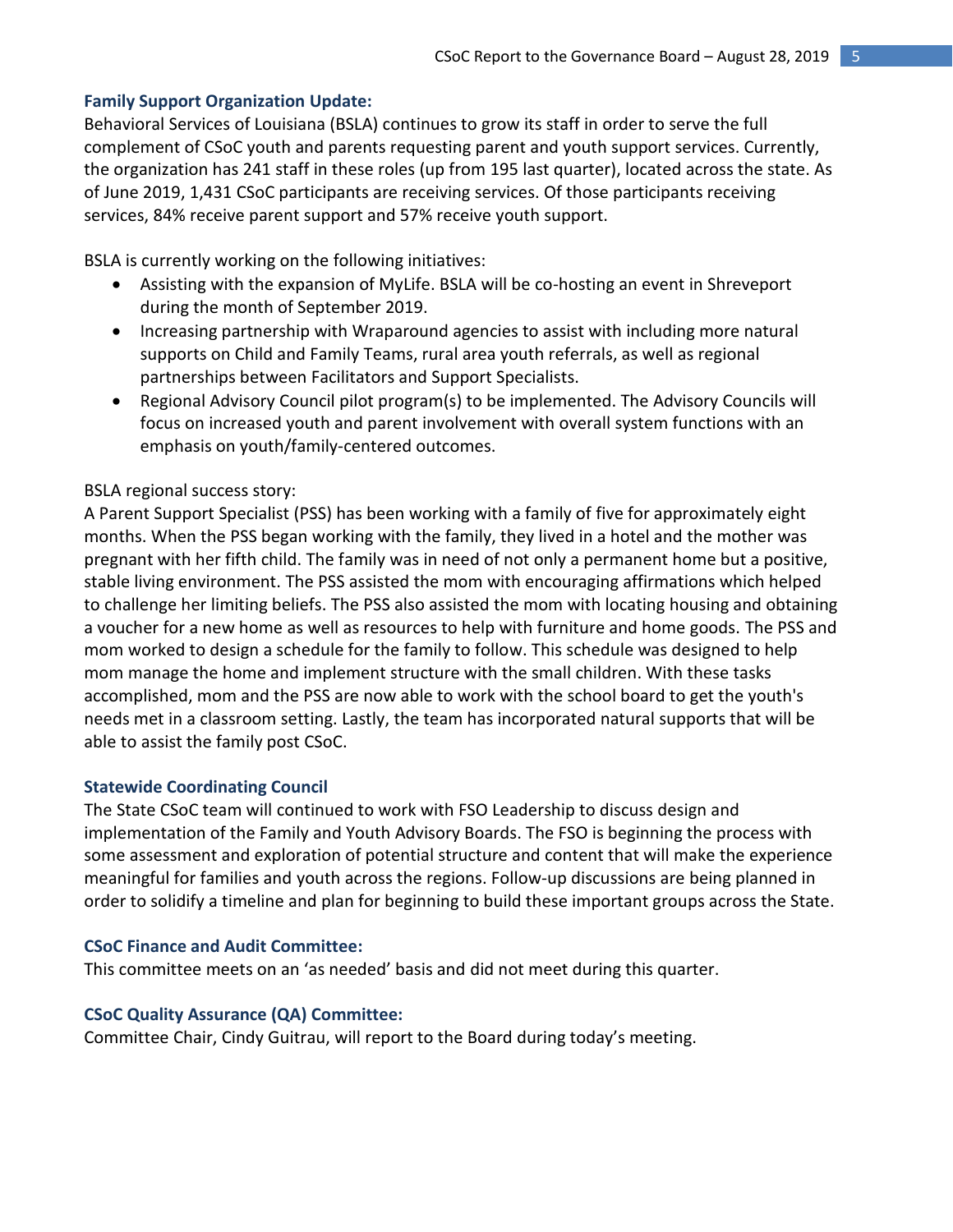# **Provider Network:**

# **Short-term Respite**

• There are 15 STR providers this quarter.

# **Independent Living Skills Building**

• There are 177 ILSB providers throughout the regions.

# **Trends in Children/Youth Outcomes Data:**

#### **CSoC Children Inpatient Psychiatric Utilization**

Source: Magellan

- Percent of CSoC members (under 22) who were served in a psychiatric hospital during the quarter: 108 or 3.93%
- Average length of stay for CSoC members (under 22) in psychiatric hospitalization: 7.10 days



# *CSoC Children Inpatient Psychiatric Utilization*

| <b>TYPE OF</b><br><b>SETTING</b>     | <b>MEMBER COUNT:</b><br>all members who<br>spent any days in<br>restrictive settings<br>(levels shown<br>below) | <b>NUMBER OF CHILDREN</b><br><b>UNDER AGE 22 ENROLLED</b><br><b>WITH MCO DURING</b><br><b>REPORTING PERIOD</b> | <b>PERCENT</b> | <b>ALOS</b> |
|--------------------------------------|-----------------------------------------------------------------------------------------------------------------|----------------------------------------------------------------------------------------------------------------|----------------|-------------|
| Inpatient<br>Psychiatric<br>Hospital | 108                                                                                                             | 2,745                                                                                                          | 3.93%          | 7.10        |

August 2019

**Magellan**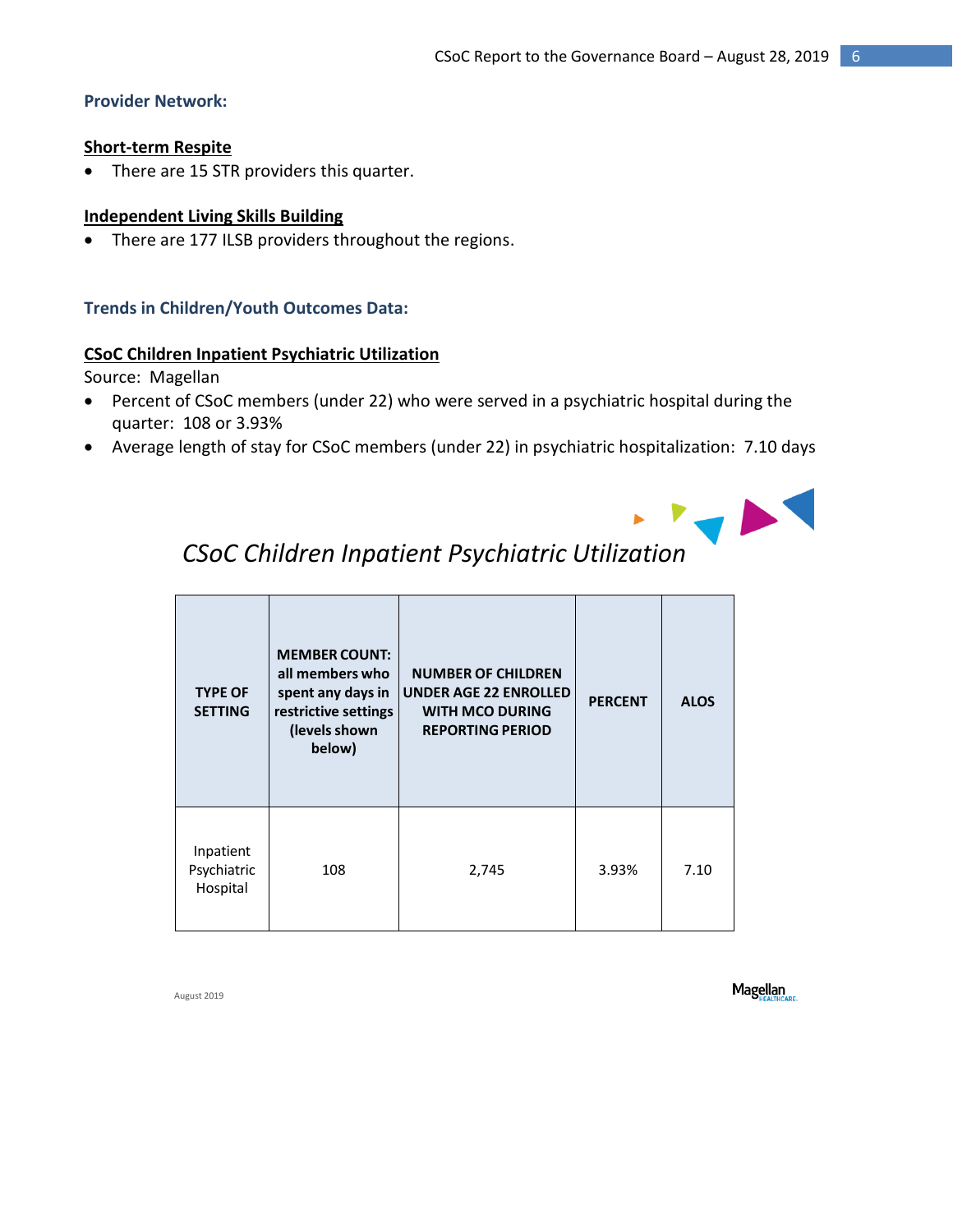# **CANS Outcomes Data**

#### Source: Magellan

Outcomes Findings: An analysis of the global CANS scores beginning at initial intake and then at discharge for 568 youth with valid data of the 593 youth discharged during the quarter showed:

- A mean score decrease of 17.23 points
- 75.00% of youth showed improved clinical functioning



August 2019

**Magellan**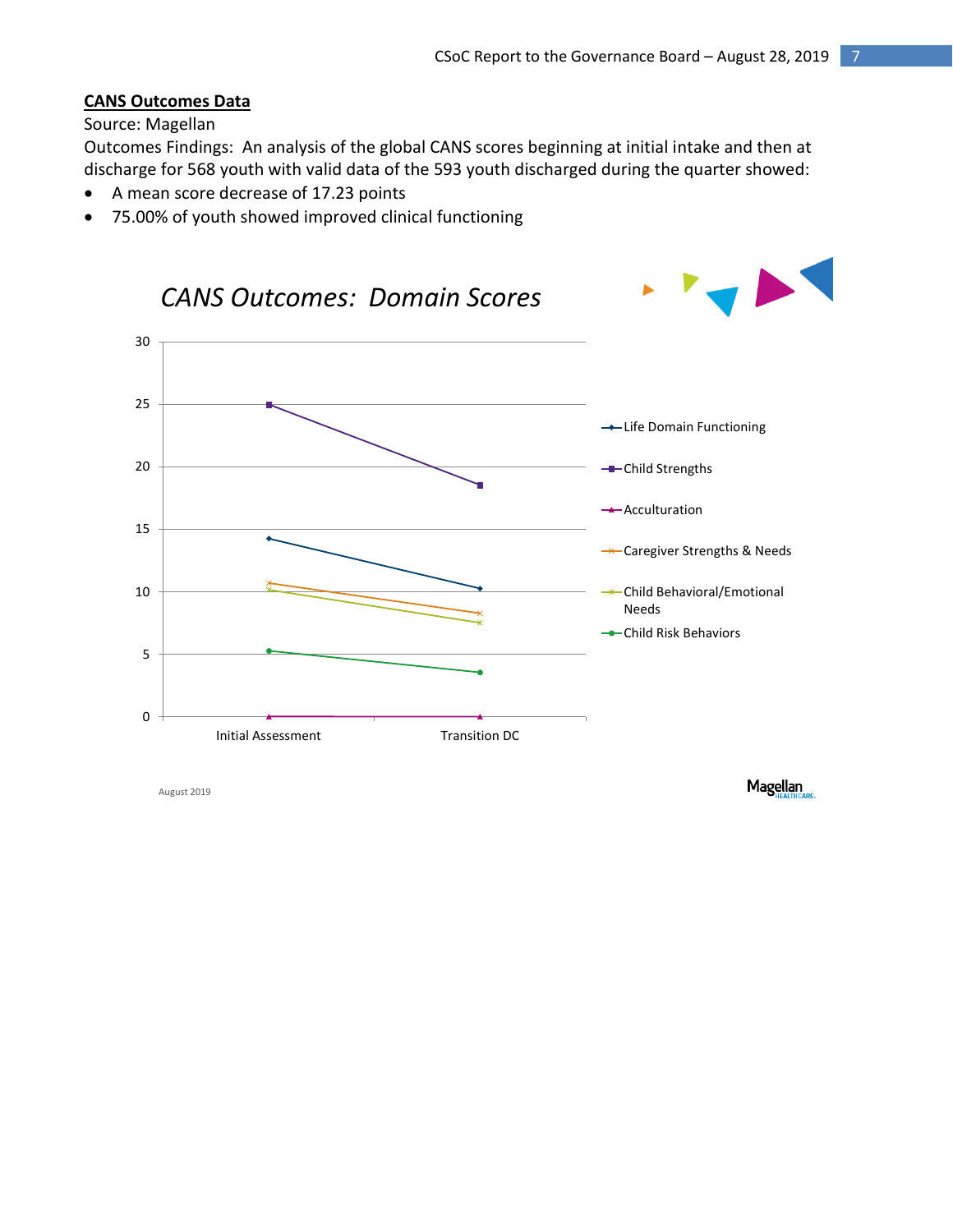# Child and Adolescent Needs and Strengths (CANS) Outcomes: Clinical Functioning



August 2019

Magellan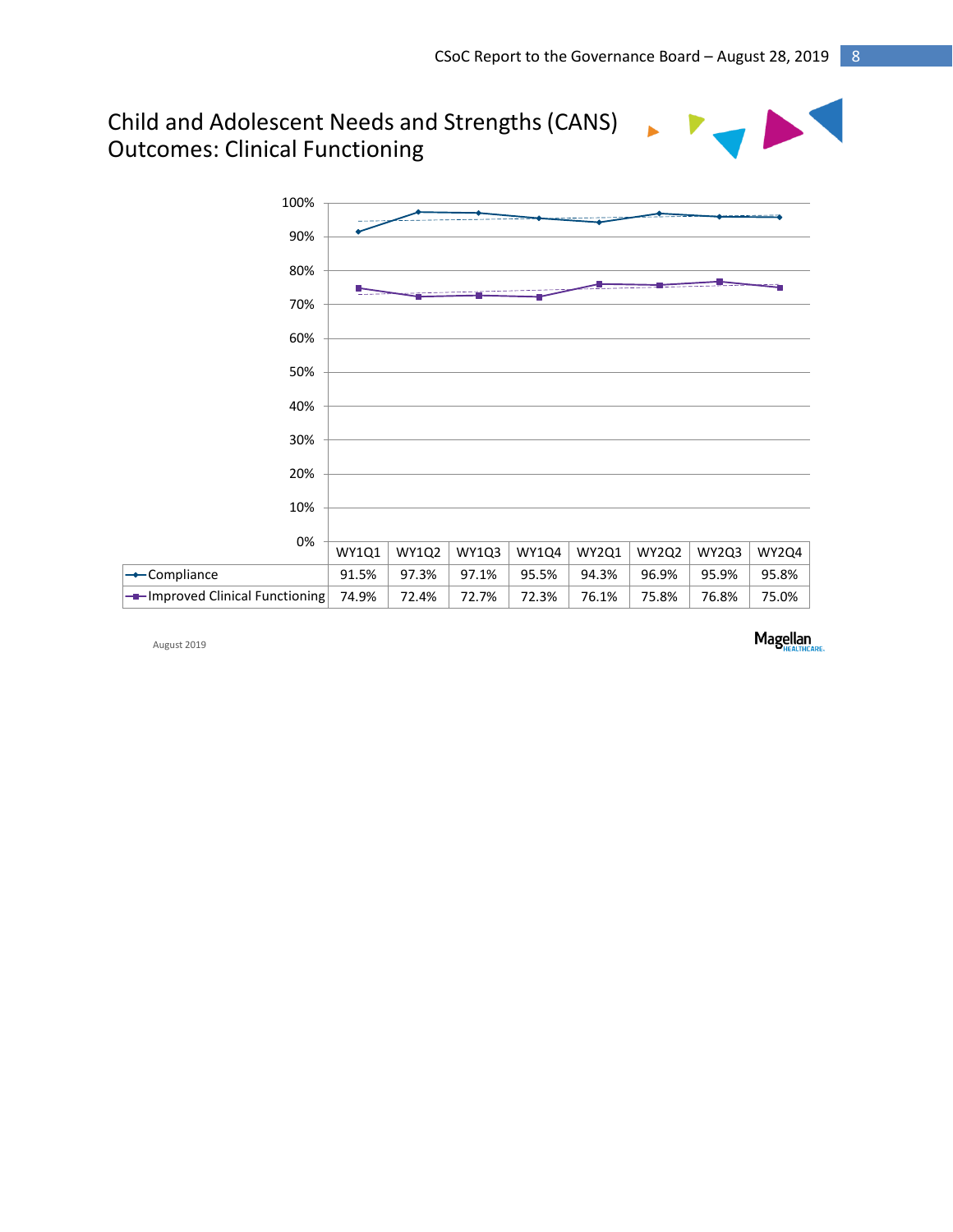# **School Outcomes**

Source: Magellan

The CANS school module, which evaluates school functioning, is regularly applied when children and youth initially enroll in CSoC, then every 180 days after enrollment and at discharge. This offers a more consistent and objective picture of a youth's school functioning over time. The following results were documented:

- 65.21% showed improved school functioning
- 60.59% showed improved school attendance
- 62.11% showed improved school behavior

# CANS: School Functioning\* WY1Q1 WY1Q2 WY1Q3 WY1Q4 WY2Q1 WY2Q2 WY2Q3 WY2Q4 School Functioning 70.9% 68.8% 71.3% 66.3% 71.4% 71.7% 68.8% 65.2%  $\bullet$  School Attendance 64.5% 69.1% 62.9% 59.6% 61.4% 62.4% 64.9% 60.6% School Behavior 65.3% 69.8% 67.6% 63.0% 65.4% 67.9% 67.4% 62.1% 0% 10% 20% 30% 40% 50% 60% 70% 80%

**\*Given an initial score > 0**

August 2019

**Magellan** 

# **Youth with an IEP**

Source: Magellan

 A review of the enrollment for this time period indicates that approximately 36.64% of the children/youth enrolled in CSoC had a current IEP meaning that they are receiving special education services in the school system.